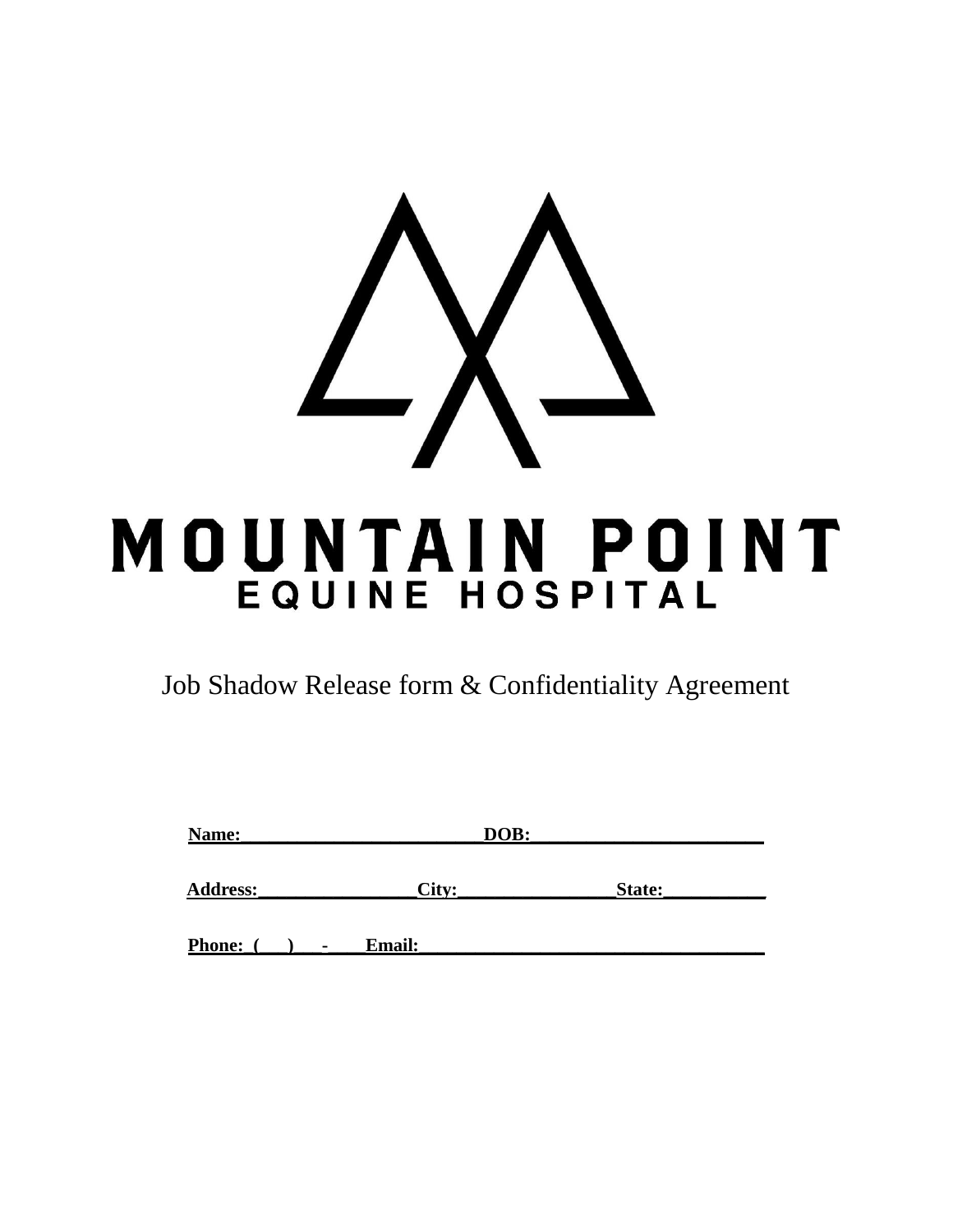## **Dress Code & Behavior**

It is our desire that your time at our facility is educational and enjoyable. As an intern/job shadow you will be representing Mountain Point Equine Hospital, PLLC through interactions with patients, and clients. You are expected to present yourself in a professional manor. Profanity or inappropriate conversations are not allowed. We expect all interns/job shadows to wear appropriate clothing for the job in which you will be doing that day. Interns should wear scrubs while doing in-clinic rotations, and barn appropriate attire for laboring work. Job shadows can wear casual dress (jeans **without** holes/patches, khakis, non-revealing shirts, no shirts with inappropriate writing or logos). Interns/job shadows are **not** allowed to wear shorts, skirts, shirts that show mid drift, or tank tops. Open toed shoes are also **strictly prohibited**. Please dress smart, pay attention to the weather for that day and dress accordingly.

I, agree that I am aware of dress code & behavior standards. I will do my best to follow the rules enforced.

Signature: \_\_\_\_\_\_\_\_\_\_\_\_\_\_\_\_\_\_\_\_\_\_\_\_\_\_\_\_\_\_\_\_\_\_\_\_\_\_\_\_\_\_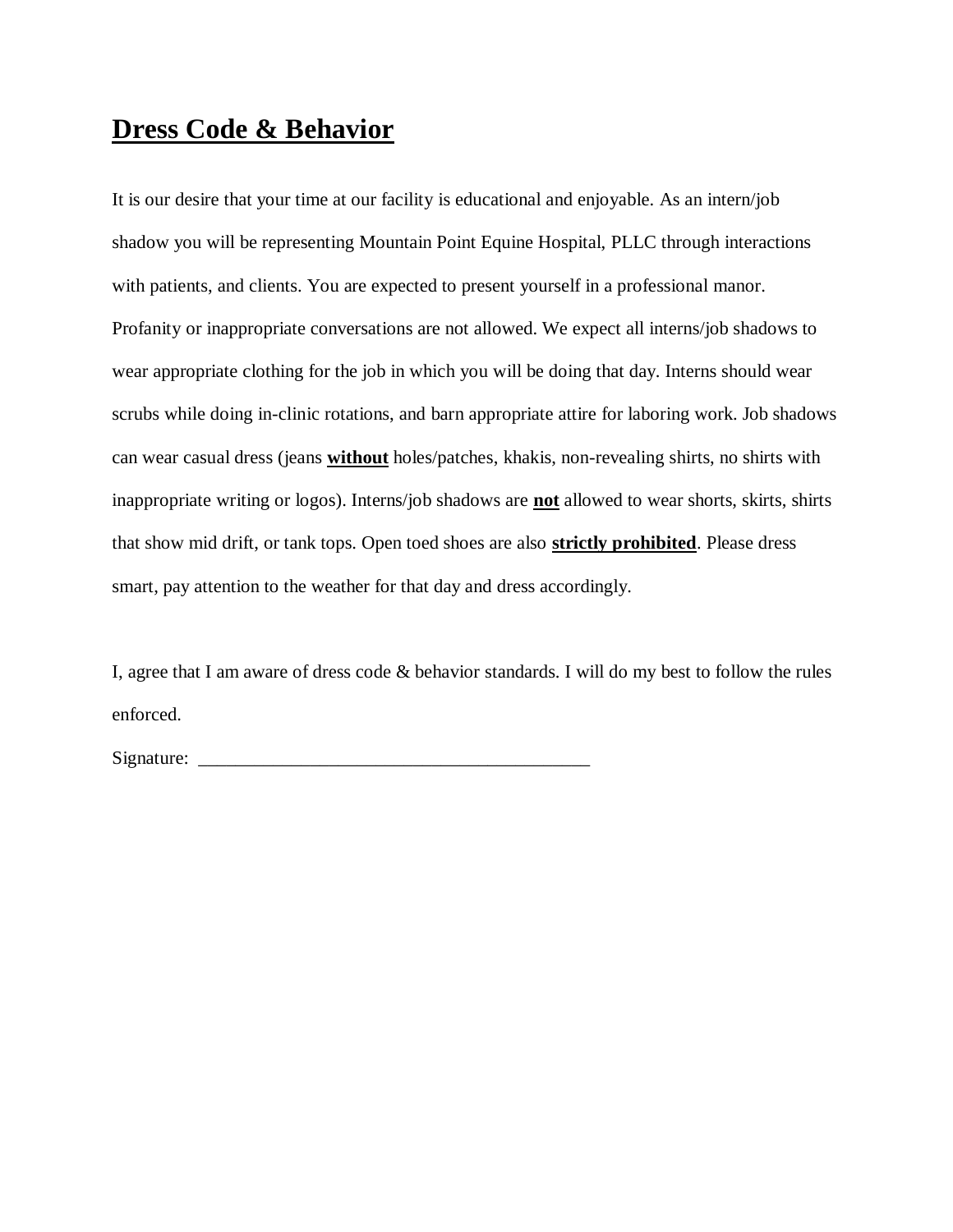## **Medical Information**

Emergency Contact:\_\_\_\_\_\_\_\_\_\_\_\_\_\_\_\_\_\_\_\_\_\_\_\_\_\_\_\_\_\_\_ Relationship:\_\_\_\_\_\_\_\_\_\_\_\_\_\_\_\_\_\_\_\_\_\_\_\_\_\_\_\_\_\_\_\_\_\_\_\_ Phone Number:\_\_\_\_\_\_\_\_\_\_\_\_\_\_\_\_\_\_\_\_\_\_\_\_\_\_\_\_\_\_\_\_\_\_\_\_\_

\_\_\_\_\_\_\_\_\_\_\_\_\_\_\_\_\_\_\_\_\_\_\_\_\_\_\_\_\_\_\_\_\_\_\_\_\_\_\_\_\_\_\_\_\_\_\_\_\_\_\_\_\_\_\_\_\_\_

## **Medical Release**

I, the undersigned (or parent/guardian), understand the nature of Mountain Point Equine Hospital's Internship/Job Shadow program and the activities involved, and state that the individual named on this form is in adequate health to perform, participate or observe the activities carried out in this program. I do ensure and guarantee to hold harmless Mountain Point Equine Hospital, PLLC, its staff, agents and representative from any responsibility for liability whatsoever resulting from the individuals' actions, activities or injury.

Medication(s)/Allgeries/Conditions:\_\_\_\_\_\_\_\_\_\_\_\_\_\_\_\_\_\_\_\_\_\_\_\_\_\_\_\_\_\_\_\_\_\_\_\_\_\_\_\_\_\_\_\_\_\_\_\_\_

\_\_\_\_\_\_\_\_\_\_\_\_\_\_\_\_\_\_\_\_\_\_\_\_\_\_\_\_\_\_\_\_\_\_\_\_\_\_\_\_\_\_\_\_\_\_\_\_\_\_\_\_\_\_\_\_\_\_\_\_\_\_\_\_\_\_\_\_\_\_\_\_\_\_\_\_\_\_

\_\_\_\_\_\_\_\_\_\_\_\_\_\_\_\_\_\_\_\_\_\_\_\_\_\_\_\_\_\_\_\_\_\_\_\_\_\_\_\_\_\_\_\_\_\_\_\_\_\_\_\_\_\_\_\_\_\_\_\_\_\_\_\_\_\_\_\_\_\_\_\_\_\_\_\_\_\_

Signature (student) \_\_\_\_\_\_\_\_\_\_\_\_\_\_\_\_\_\_\_\_\_\_\_\_\_\_\_\_\_\_\_\_\_\_\_\_\_\_\_

Signature (Parent/Guardian if under 18) \_\_\_\_\_\_\_\_\_\_\_\_\_\_\_\_\_\_\_\_\_\_\_\_\_\_\_\_\_\_\_\_\_\_\_\_\_

Printed Name \_\_\_\_\_\_\_\_\_\_\_\_\_\_\_\_\_\_\_\_\_\_\_\_\_\_\_\_\_\_\_\_\_\_\_\_\_\_\_\_\_\_\_

Date \_\_\_\_\_\_\_\_\_\_\_\_\_\_\_\_\_\_\_\_\_\_\_\_\_\_